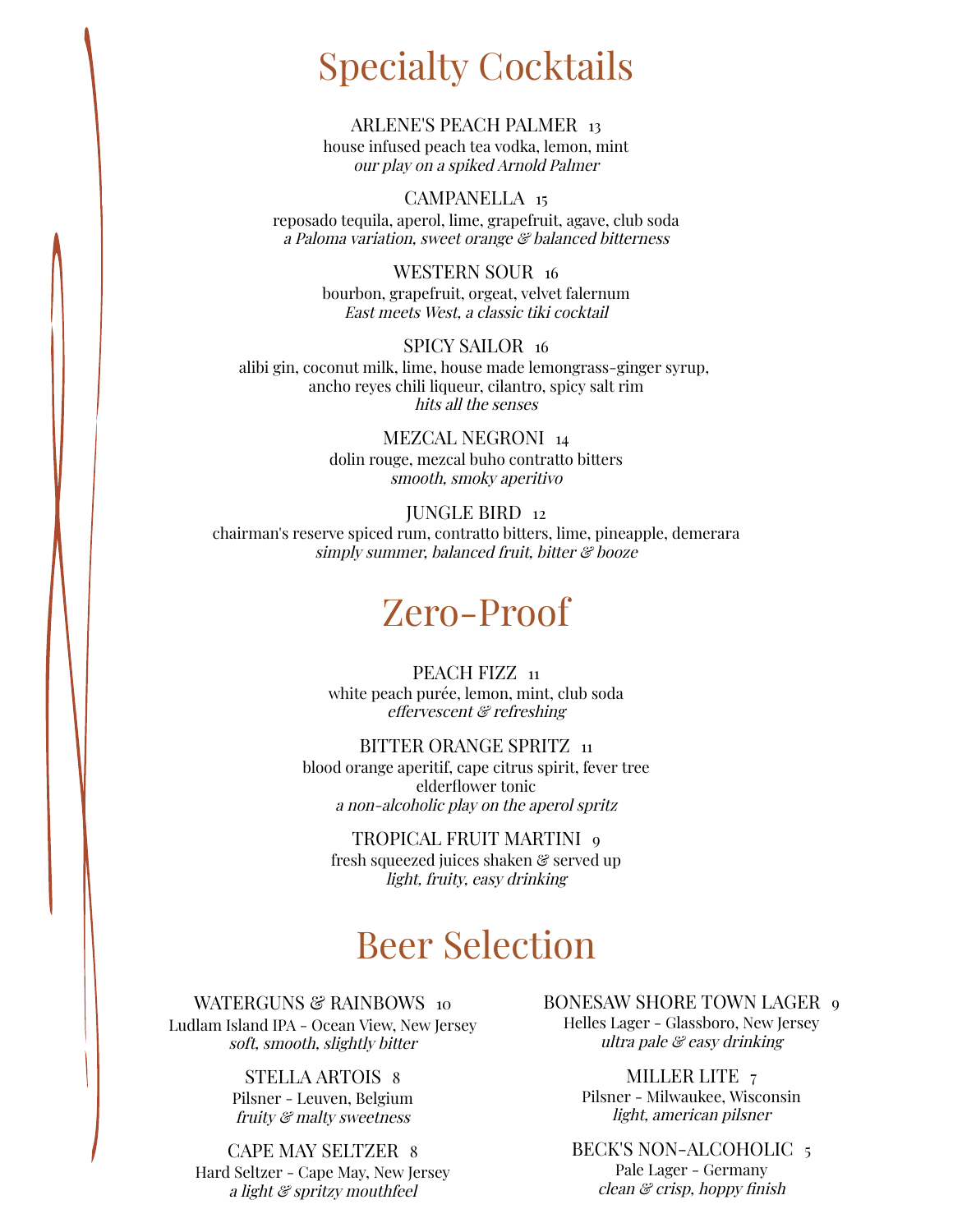## Sparkling

| PROSECCO, Jeio, Blanco Brut Italy, NV<br>citrus fruits, pineapple, mineral                               | 14 | 38 |
|----------------------------------------------------------------------------------------------------------|----|----|
| CHAMPAGNE, Paul Goerg Brut Traditional Champagne, France, NV<br>brioche, apple, elegant                  | 20 | 72 |
| White                                                                                                    |    |    |
| CHENIN BLANC, Pascal Biotteau Loire Valley, France, 2020<br>peach, fennel, apricot                       | 14 | 42 |
| PINOT GRIGIO, Borghi Ad Est Friuli Grave, Italy, 2019<br>light, nectarine, lemon                         | 14 | 42 |
| RIESLING SPÄTLESE, Vols Mosel, Germany, 2018<br>sweet, pear, honey                                       | 14 | 45 |
| SAUVIGNON BLANC, Frenzy Marlborough, New Zealand, 2021<br>grapefruit, passion fruit, lemongrass          | 14 | 45 |
| SAUVIGNON BLANC-SEMILLON, Château Bordenave Sauternes, France, 2010<br>orange marmalade, nutmeg, pepper  | 14 | 50 |
| SANCERRE, Dominique et Janine Crochet Loire Valley, France 2021<br>lemon, cut grass, limestone           | 19 | 69 |
| CHARDONNAY, Foley Sanita Rita Hills, California, 2017<br>golden apple, key lime, nectarine               | 17 | 63 |
| Rosé                                                                                                     |    |    |
| PROSECCO ROSE, LC Villa Italy, NV<br>lemon zest, sour cherry, flower petals                              | 12 | 35 |
| PROVENCE ROSE, Peyrassol Còtes de Provence, France, 2021<br>strawberry, watermelon, flint                | 14 | 40 |
| GRENACHE ROSE, Tablas Creek Paso Robles, California, 2021<br>yellow raspberry, peach juice, passionfruit | 16 | 64 |

## Red

| SYRAH, Domaine Des Ouled Thaleb, Syrocco Zenata, Morocco, 2019<br>blackberry bramble, eucalyptus | 15 | 52 |
|--------------------------------------------------------------------------------------------------|----|----|
| PINOT NOIR, Montinore Willamette Valley, Oregon, 2019<br>tart cherry, cranberry, earthy          | 15 | 58 |
| PINOT NOIR, Chacra, "Barda" Rio Negro, Argentina 2020<br>fresh, red plum, sandalwood             | 10 | 75 |
| BARBERA, La Luna E L Falo Piedmont, Italy, 2017<br>black currant, cherry, clove                  | 15 | 58 |
| MALBEC BLEND, Sophie Siadou Valencay, Loire Valley, France, 2019<br>blueberry, espresso, leather | 15 | 45 |
| MERLOT & CABERNET, Cuvée Felix de Blac Bordeaux, France, 2017<br>plum, mocha, leather            | 15 | 58 |
| CABERNET SAUVIGNON, RouteStock Napa Valley, California, 2018<br>black fruits, cedar, balsamic    | 18 | 65 |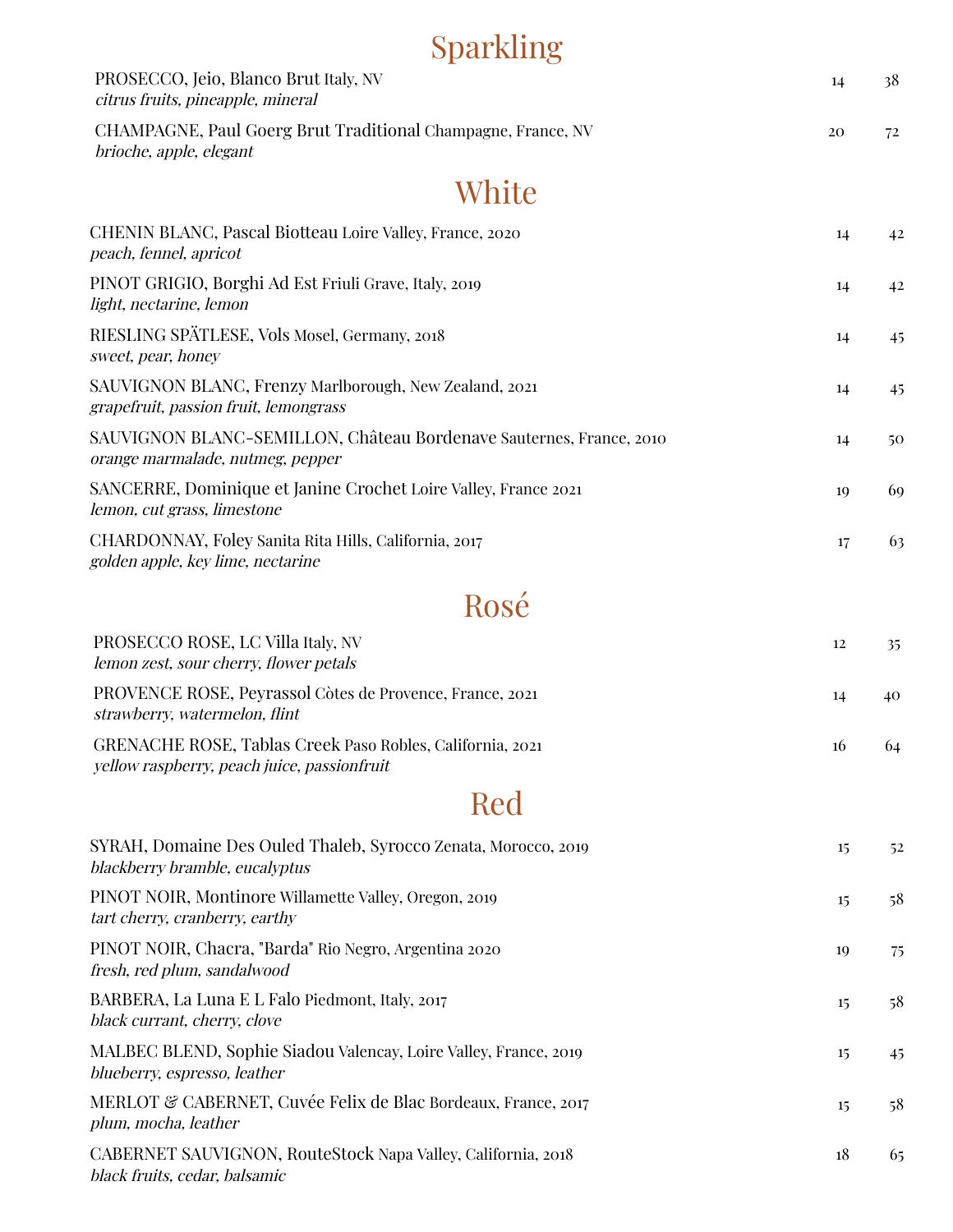### Appetizer



Chef's Featured Oysters  $\mathcal{D}$ champagne mignonette, cocktail sauce & lemon 3.75 each

Local Oysters Rockefeller parmesan, spinach, bacon 16

Shrimp Cocktail  $\mathcal{D}$  **O** shaved horseradish, cocktail sauce, lemon 19

#### Tartar Duet <sup>®</sup> ahi tuna, scottish salmon, cucumber, tobiko, cilantro & cumin vinaigrette 19

Crab & Corn Chowder  $\mathcal{D}$ roasted poblano cream 16

Roasted Mushroom Soup <sup>o</sup> crimini, shiitake, spring onion 14

Romaine Salad parmesan-peppercorn dressing, cherry tomatoes, focaccia croutons 14

Shaved Sunchoke & Arugula Salad  $\bullet$   $\bullet$ radicchio, pine nuts, parmesan cheese, lemon vinaigrette 15

Hand Pulled Burrata prosciutto di parma, roasted red peppers, capers, olive toast, basil 18

> Spanish Baby Octopus  $\bullet$   $\bullet$ cucumber, green garbanzo beans, heirloom tomatoes, baby arugula, romesco 19

Escargot Gratin garlic & herb butter, gruyere cheese, crostini 16

> Washington Inn Crab Cake roasted red pepper cream 20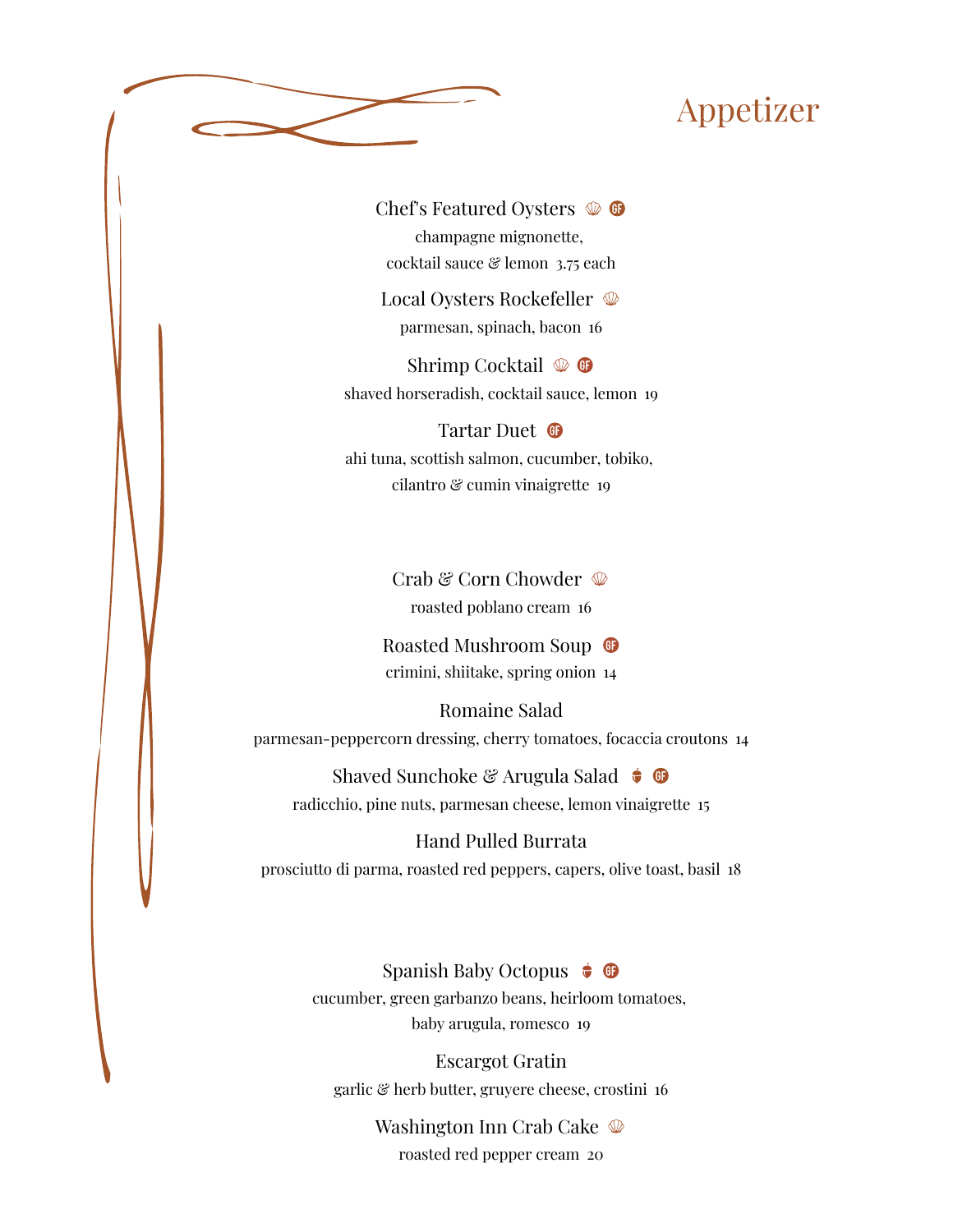### Entrée

#### Duroc Pork Chop <sup>o</sup>

celery root, braised collard greens, bacon lardons, mostarda, rosemary demi glace 38

#### Scottish Salmon <sup>o</sup>

spring vegetables, pea pesto, lemon beurre blanc 36

### Whole Roasted Branzino <sup>®</sup>

fingerling potatoes, caramelized fennel, roasted plum tomato, tapenade 38

#### Mahi Mahi **O** summer succotash, purple potatoes, saffron beurre blanc 38

#### Washington Inn Cioppino  $\mathcal{D}$

daily catch, local shellfish, white wine tomato broth, grilled focaccia 39

#### Curried Cauliflower Steak v G

royal trumpet mushrooms, garlic spinach, butternut squash coulis, pine nut-raisin relish 34

#### Creekstone Ranch Short Rib

goat cheese polenta, roasted vegetables, balsamic bacon-jam 39

#### Filet Mignon  $\bullet$

gruyere potato gratin, grilled vegetables, caramelized onions, horseradish, red wine demi glace 65